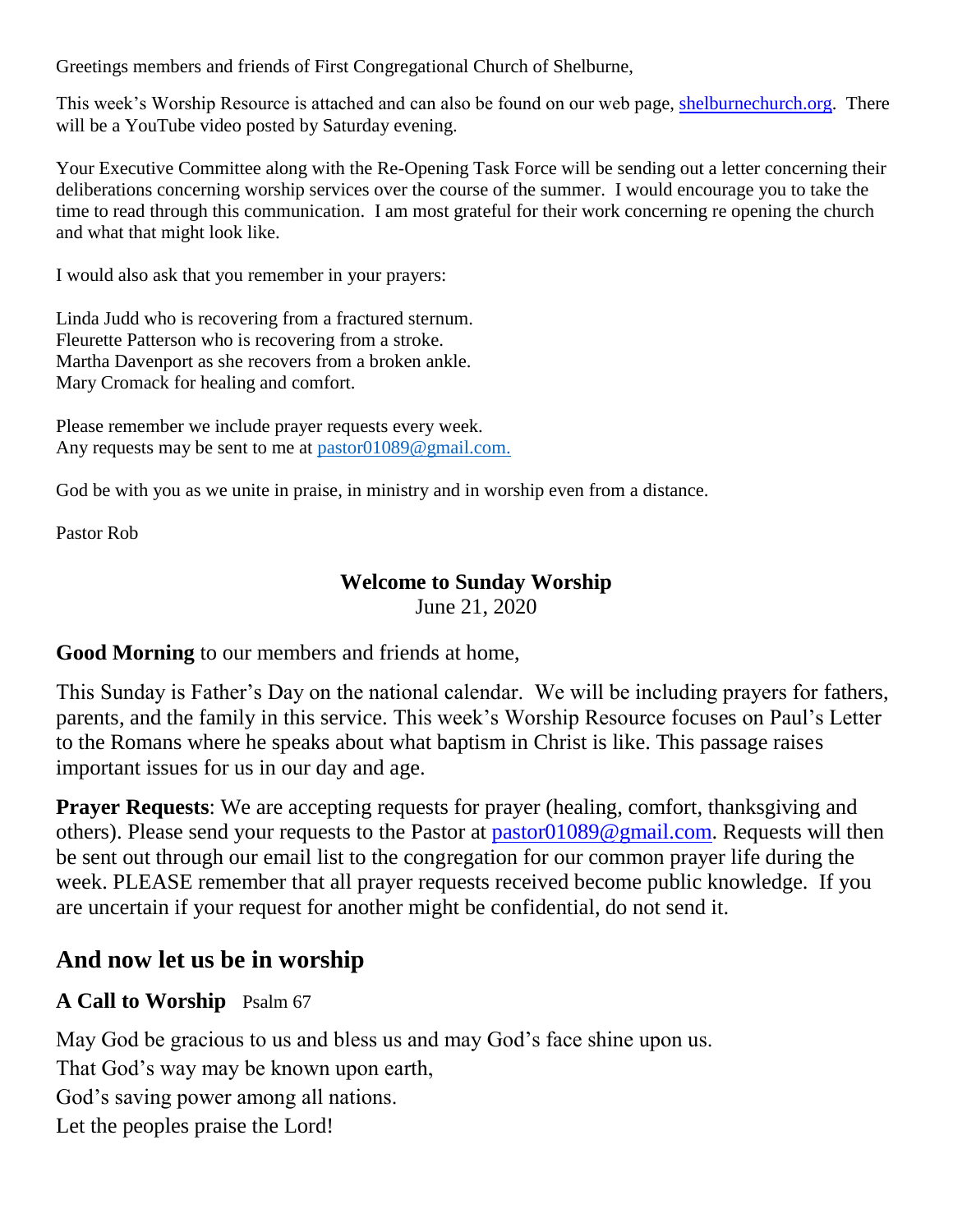# **Morning Prayer & Lord's Prayer**

Come to us this day, God of peace, with your healing and your reconciling power. Come to us this day, that fear may be cast out by love; that weapons may be replaced with trust; that violence may give way to gentleness; Come to us this day, God of peace, we offer this prayer in the name of Jesus who taught us to pray together saying…*Our Father, who art in heaven, hallowed be thy name. Thy kingdom come, thy will be done, on earth as it is in heaven. Give us this day our daily bread and forgive us our debts as we forgive our debtors. And lead us not into temptation but deliver us from evil. For thine is the kingdom and the power and the glory forever. Amen.*

# **Prayers of the People**

You may wish to add your own prayers for healing, prayers of thanksgiving, prayers for comfort and others during our time of meditation. Our prayer this morning is about the temptations we face as human beings, as citizens and as people of God. Let us clear our minds, focus our thoughts, and then come to God.

We need thee, O God, every hour we need thee. At every turn we, your people, are tempted by so much, tempted by the abundance that surrounds us. It has always been so, from the pyramids and temples of the Pharaohs, to the opulence of Rome, to the gilded age of mansions, to this era of extreme wealth, and extreme poverty, we are tempted to work to be rich in things. We are tempted to believe that riches are your rewards for our good and faithful behavior. We are tempted to believe that every good thing we own, has come to us by our hand, that we are self-made, rather than made in your image. We need thee, O God, every hour we need thee, lest our temptation become our obsession and our obsession builds walls around each and every one of us. We need thee, O God, at every turn we are tempted; we are easy prey for addictions too numerous to guard against, so many drugs of choice; gambling, substance abuse, sex, even French fries and donuts drive us into despair and take the place of living our life in you. We need thee, O God, every hour we need thee, lest our temptation puts bars on the windows and doors of our hearts. It is so easy to look at others and point out fingers and believe they are less, and we are more. So easy to believe we are among the blessed while others are not, by their own fault or accident of birth. We need thee, O God, at every turn we are tempted. Like your people in the wilderness, impatient are we, self-absorbed are we. If it isn't about us, it should be about us, all about us. All for us, And often we prefer our many idols to this faith that calls us to love our neighbors, wherever they may be, to pray for those we love, and pray for those that are truly unlovable as well. This faith that requires us to be free and at the same time devoted to your will and your way, that it isn't about us and for us, it's about our relationship with you and everyone else. Today we know that everything is in motion and our understanding of who you are and how you act and what you expect from us, changes as you continue to speak. We need thee, O God, every hour we need thee, lest our temptation becomes our sin that separates us from you and each other and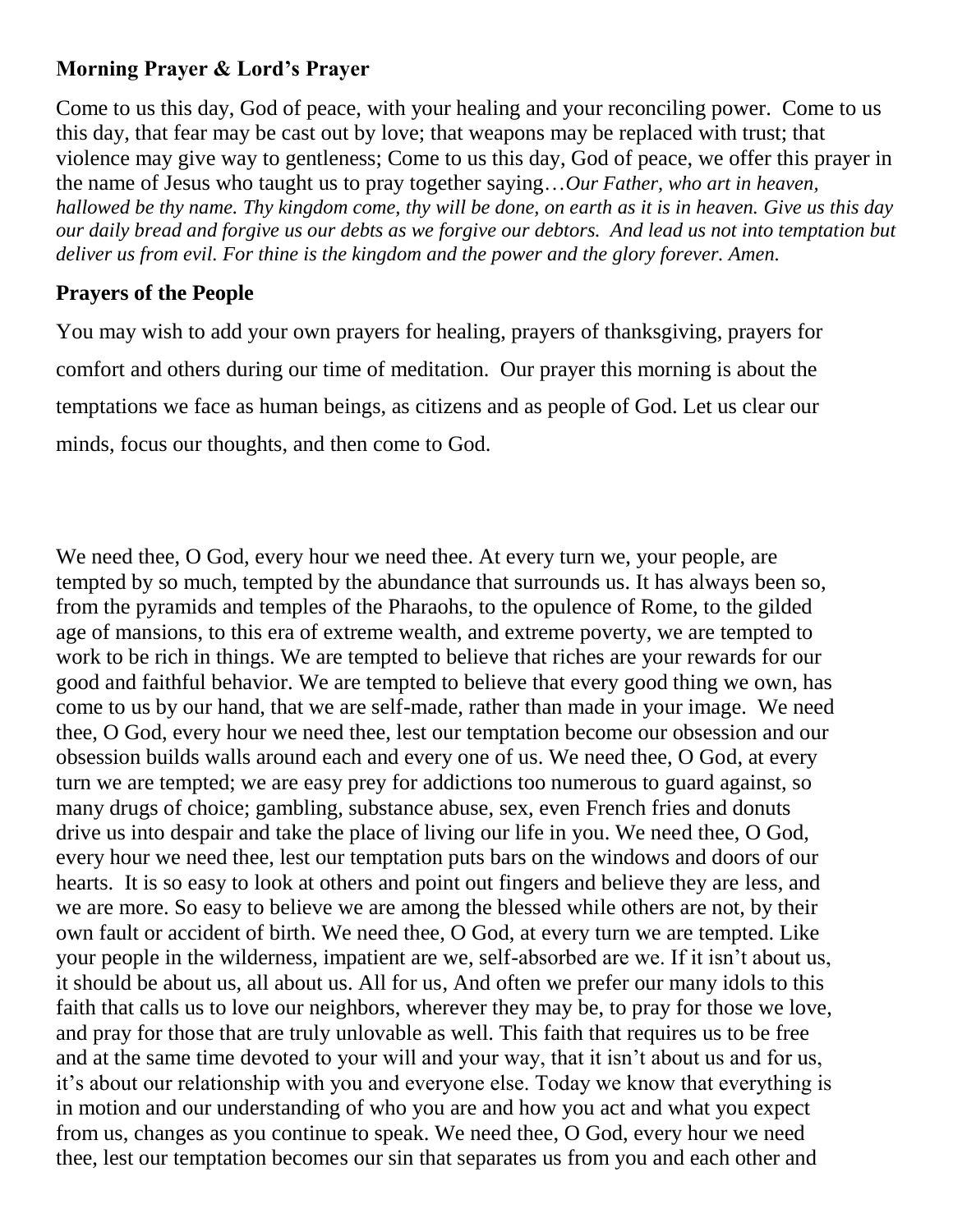from who you desire us to be. We need thee O God, we long to remember that you love us, that it is in your love that we are encouraged to be rich in how we live and move in your love, and so be released from our temptations into the freedom that only you may give. And now we need thee, O God, to hear these our prayers for those around us and yes, for ourselves as well…. (personal prayer and meditation) We need thee, O God, every hour we need thee, and so we come to you in prayer in the name of Christ. Amen.

#### **Gospel Lesson:** Romans 6:1-11

Paul's letter to the church in Rome was written during the height of his missionary career. Unlike the churches in Corinth, Philippi and Ephesus, Paul did not found the church in Rome. At the time of this writing, Paul was intending to bring the Gospel to Spain. He was hoping that the church in Rome would aid him in this endeavor. In this letter, Paul announces his intentions and then explains his understanding of the Gospel of Jesus Christ. In today's passage Paul describes what baptism in Christ is like.

*What then are we to say? Should we continue in sin in order that grace may abound? By no means! How can we who died to sin go on living in it? Do you not know that all of us who have been baptized into Christ Jesus were baptized into his death? Therefore, we have been buried with him by baptism into death, so that, just as Christ was raised from the dead by the glory of the Father, so we too might walk in newness of life. For if we have been united with him in a death like his, we will certainly be united with him in a resurrection like his. We know that our old self was crucified with him so that the body of sin might be destroyed, and we might no longer be enslaved to sin. For whoever has died is freed from sin. But if we have died with Christ, we believe that we will also live with him. We know that Christ, being raised from the dead, will never die again; death no longer has dominion over him. The death he died, he died to sin, once for all; but the life he lives, he lives to God. So, you also must consider yourselves dead to sin and alive to God in Christ Jesus.*

> After the reading, you may reflect on this passage and share your thoughts. There is a set of notes concerning this text for your reflection.

#### **Benediction:**